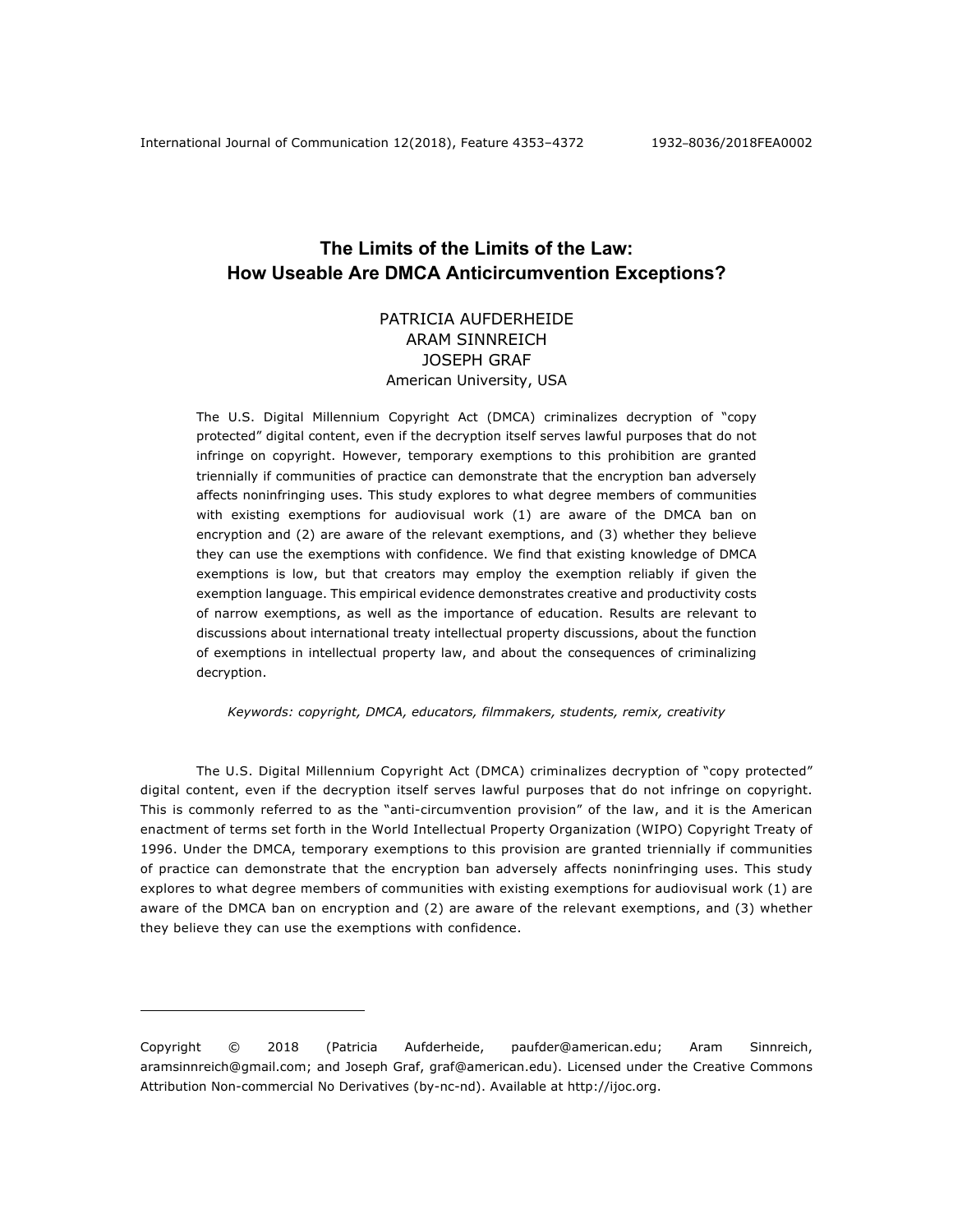Our research and analysis are informed by, and emerge out of, an ongoing theme in Internet studies about the functioning of intellectual property law to enable or constrain cultural and technological innovation. A body of theorists argue that expansive monopoly rights have destructive effects, particularly on an emergent digital, recombinant culture (Benkler, 2006; Boyle, 2008; Jenkins, Ford, & Green, 2013; Lessig, 2004; McLeod, 2005; Tushnet, 2010; Vaidhyanathan, 2001). These arguments have been based on the unsurprising logical assumption that monopolies by definition constrain circulation, supplemented largely by anecdotal evidence, some drawn from case law. In the last 15 years (Madison, 2004), empirical research has developed on patterns in both judicial decision making (Beebe, 2008; Sag, 2012; Samuelson, 2009) and in user practice. Studies of judicial decision making demonstrate the centrality of transformativeness as a definer of fair use, thus directly linking copyright exemptions with creativity. Studies of user practice show that extended copyright has chilling cultural and economic effects as a direct result of the increasing breadth, scope, duration, enforcement, and penalization of copyright (Aufderheide & Jaszi, 2018; Bechtold, Buccafusco, & Sprigman, 2016; McLeod & Kuenzli, 2011; Pappalardo, Aufderheide, Stevens, & Suzor, 2017; Sinnreich, 2010, 2013). Other studies demonstrate that extended copyright does not necessarily encourage creativity, and indeed may have no relation to motivations for creating work (Bollier, 2006; Ku, Sun, & Fan, 2009; Raustiala & Sprigman, 2012).

This study contributes new empirical research on an important but underrecognized aspect of this larger process. It focuses on the experiences of makers and users of creative work in categories that in 2018 enjoyed temporary exemptions from the anti-circumvention provision of the DMCA.

DMCA exemptions arose during prolonged legislative debates over two congressional sessions as a concession by strong-copyright advocates to stakeholders arguing on behalf of librarians, nonprofit educational and arts institutions, and some current and all future creators (Jonathan Band, personal communication, June 26, 2018). The DMCA, enacted in 1998, responded to demands of large copyright holders for greater security in an Internet era. It placed new constraints on users of copyrighted works in the United States. Specifically, Title I of the law contains the "anti-circumvention" provision that makes it a felony for users of electronic media (such as optical discs or downloadable digital files) to bypass encryption and other "technological measures" used to "protect copyrighted works" from unauthorized access or duplication. As critics, including the public-interest stakeholders, noted at the time, this provision even criminalized circumvention of encryption in cases in which accessing or copying the work in question would not violate copyright, such as public domain works and fair use (Gillespie, 2007; Lessig, 2004; Litman, 2006).

Public-interest stakeholders argued that this level of constraint could undermine copyright's constitutional mandate to "promote the Progress of Science and useful Arts." The final version of the DMCA included a safety valve: an exemption for users of a "particular class of works if they are or are likely to be adversely affected by virtue of the prohibition in making noninfringing uses." These exemptions are evaluated and granted triennially by the Librarian of Congress via a rulemaking procedure conducted in conjunction with Register of Copyrights and the Assistant Secretary of Commerce for Communications and Information.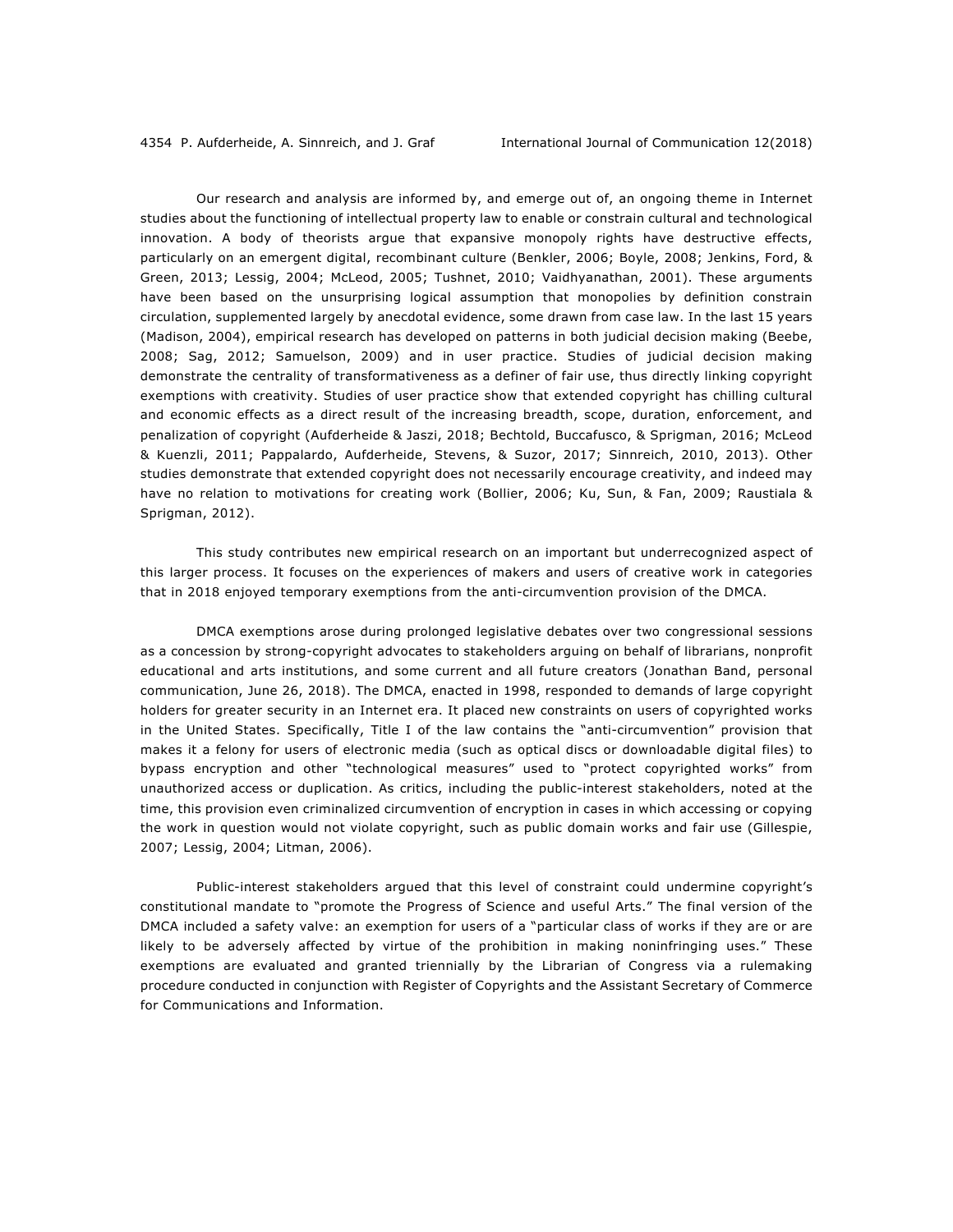The exemption has proved increasingly popular for a wide variety of types of makers and creators. By 2018, comments in the seventh round of this rulemaking procedure were completed. The Copyright Office in 2017 noted a great increase over time in public engagement with the temporary exemption process, which it also identified as a method to address both market problems and freedomof-speech issues. When the process began in 1999, it received 392 comments. The latest round garnered more than 40,000. Whereas the first round resulted in two exemptions, the sixth round resulted in 22 (U.S. Copyright Office, 2017).

Over the previous 20 years, communities of practice that have won a temporary exemption to decryption have been wide-ranging. They have included filmmakers, disabled users, smartphone consumers, K–12 students, media literacy educators, vidders, digital security researchers, videogame players, and medical patients, among others, as documented in the GPO Electronic Code of Federal Regulations (Government Printing Office, 2018).

The growing popularity of the exemption has also raised questions about the efficacy of its three-year limit. The process requires petitioners to demonstrate material, not potential, harm from inability to employ encrypted copyrighted material for lawful (noninfringing) uses. They usually accomplish this with the help of legal support, which can be expensive and time consuming. Petitioners who have won repeated renewals have begun asking if they can win a permanent exemption, given that the statute already provides for a few classes of uses and users. (As a blind user said in hearings, "In three years, I will still be blind.").<sup>i</sup> The Copyright Office concluded that overall, the process is functional, and few changes should be made. The Copyright Office's report was limited in its scope and conclusions because of its narrow purpose in assessing the need for legislative changes and its focus on the process of administering the exemption (U.S. Copyright Office, 2017). Nonetheless, that the inquiry was triggered by pervasive concern among exempt populations for streamlined or permanent exemptions demonstrates the growing popularity of this feature of the DMCA.

Our study was conducted during the second round of comments in the seventh round of exemptions hearings to find out more about actual user practice at a time when exemptions news was circulating. Building on previous scholarship about the potential costs to cultural production of extended monopolies, it documents user practice around the exemptions. The purpose of the DMCA exemptions is to reduce damage to cultural and economic productivity as a result of the law's anti-circumvention provisions. This research investigates how well such exemptions are working in practice with existing exempt communities. Thus, we ask whether practices that depend in some part on noninfringing uses are adequately protected from the double obstacles introduced by encryption technology and copyright law.

## **Methods**

We conducted a survey via Qualtrics to find out how familiar the terms of decryption exemptions of the DMCA are to those for whom they were designed, and to what extent they are adequately understood and employed within these professional and creative communities. We received an institutional review board exemption for the study. The protocol is in the appendix.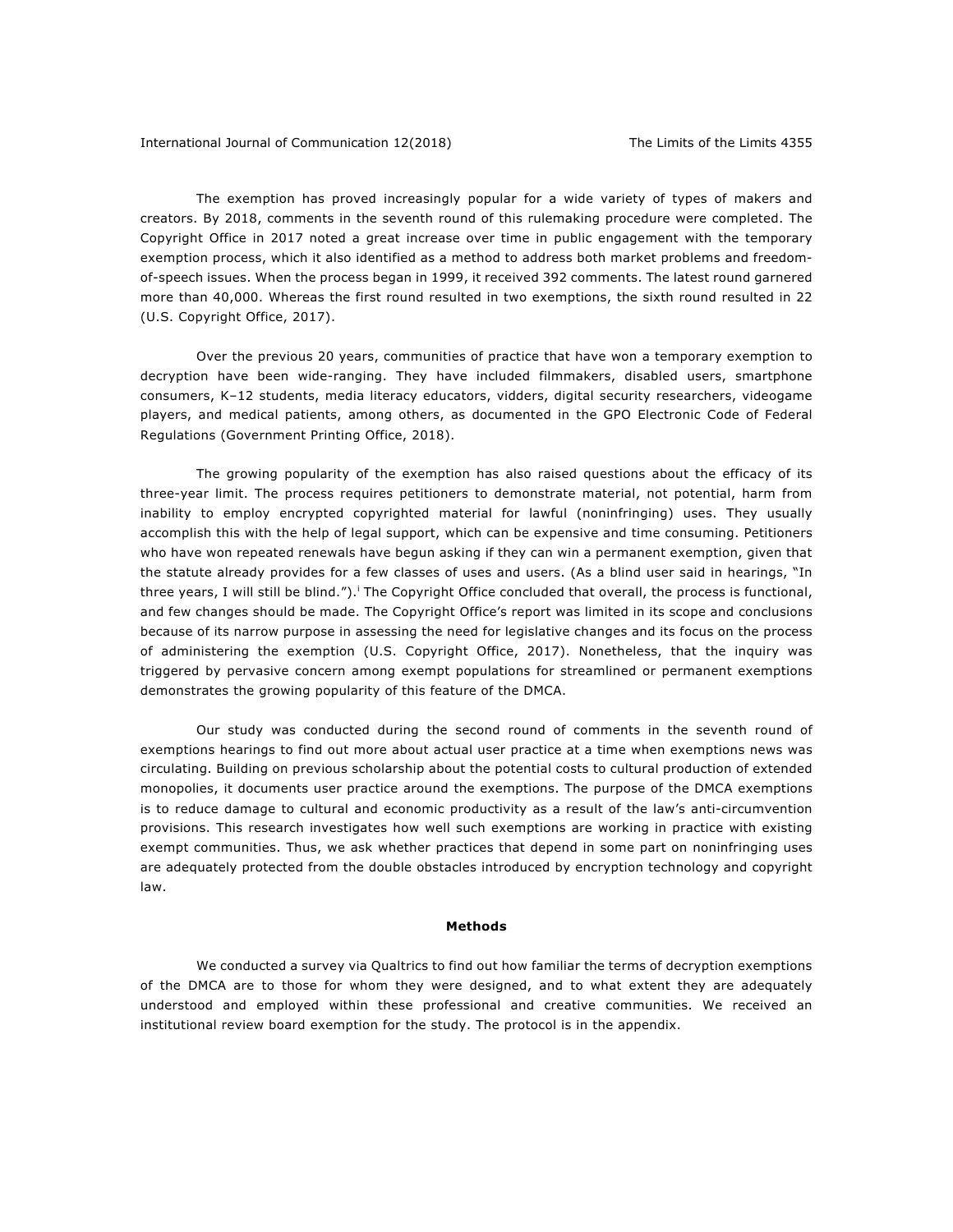For this study, we focused on only one of the temporary exemptions, namely decrypting short amounts of an audiovisual work for commentary or criticism. These are exemptions that directly affect communications practices. We also focused only on populations affected by the exemptions. The populations to which this exemption currently applies are documentary filmmakers; noncommercial video makers; scholars (teachers or students) making an e-book; and teachers in the course of teaching.

Our aim was to understand whether respondents in these four categories understood that the law and its exemptions exist and apply to them, and also whether they felt comfortable employing and explaining the exemptions. We created a stepped series of questions refined through two trials with small populations. Specific questions on the survey asked respondents about (1) *knowledge* of the DMCA's anti-circumvention provisions and exemptions thereto; (2) *usage* of exemptions themselves; and (3) *understanding* and *confidence* in the application of exemptions. The survey also offered each set of respondents field-specific hypothetical scenarios that represent well-established exemptible use cases and asked whether the respondents believed they could decrypt legally in these specific contexts.

We also gave respondents a variation of the legal language to see if a more streamlined version of the text would be easier to interpret. Eventually we decided not to use this part of the survey because we determined that placing those questions after such similar language in the earlier questions was potentially confusing. We expect to issue a subsequent survey with a different design to test the question of whether simpler language makes the exemption easier to use.

The survey was distributed via documentary filmmaking organizations; film, communications, and media literacy academic associations; and an association of people making noncommercial videos. It was publicized on social media, via membership organizations, on email lists, and on a professional website for documentarians from December 2017 through January 2018. After cleaning up the data and removing incomplete or otherwise unusable surveys, the pool was 276 respondents.

#### **Results**

## *Demographics*

Respondents were overwhelmingly professionals, with 27% having four-year degrees and 59% having advanced degrees. More than 87% were filmmakers, nonprofessional video makers, or educators, with 18% being full-time students. (Some were both students and creators.) The mean age of 44.32 and median age of 46.50 suggest that our sample is largely midcareer professionals, which is to be expected.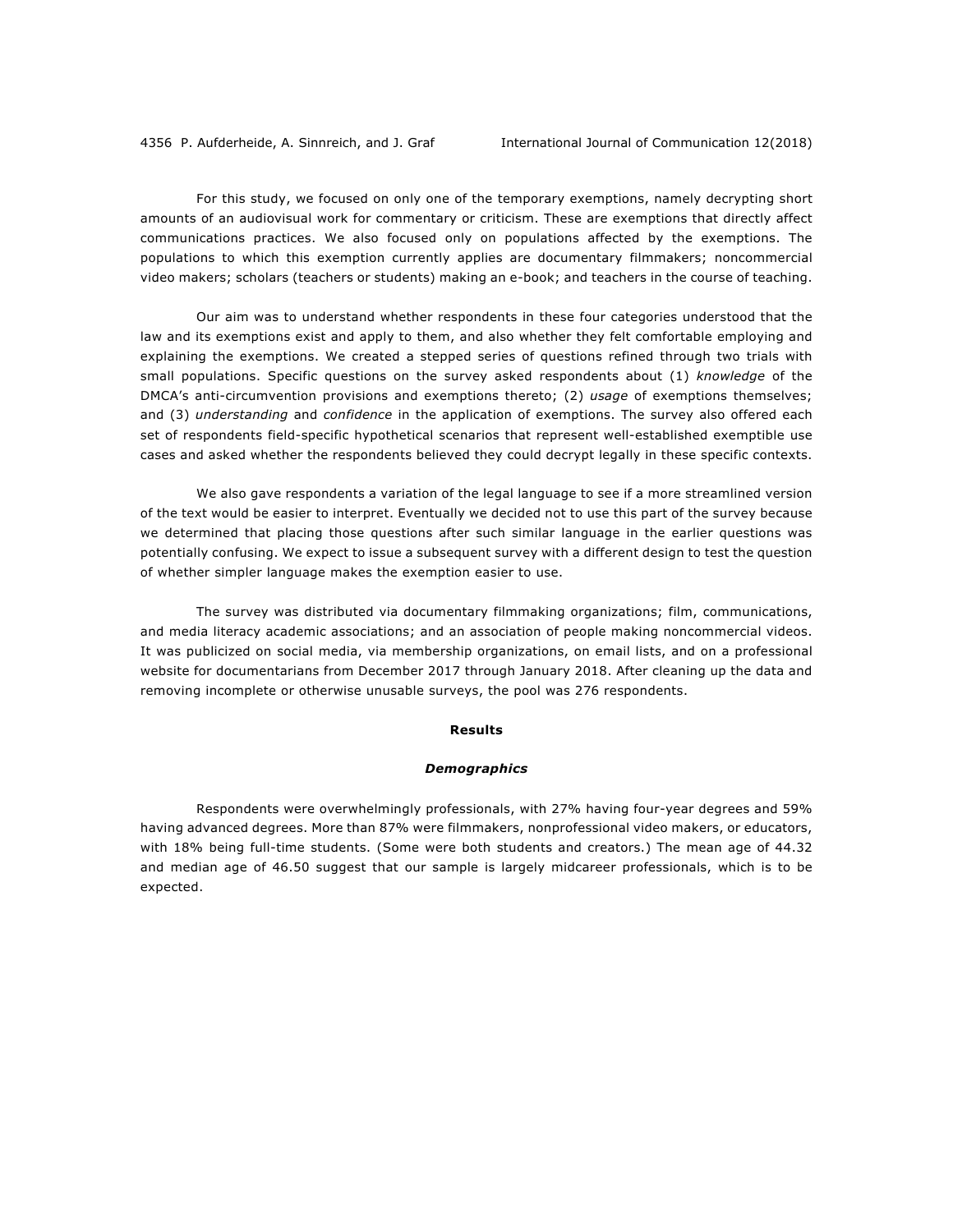| $\sim$ , $\sim$ $\sim$ $\sim$ $\sim$ $\sim$ $\sim$ | n   | $\%$  |  |  |  |
|----------------------------------------------------|-----|-------|--|--|--|
| Age                                                |     |       |  |  |  |
| 18-30                                              | 52  | 19.19 |  |  |  |
| $31 - 49$                                          | 120 | 44.28 |  |  |  |
| 50 or older                                        | 99  | 36.53 |  |  |  |
| Mean age                                           |     | 44.32 |  |  |  |
| Median age                                         |     | 46.50 |  |  |  |
| Education                                          |     |       |  |  |  |
| High school graduate or less                       | 12  | 4.35  |  |  |  |
| Some college/two-year degree                       | 28  | 10.14 |  |  |  |
| Four-year degree                                   | 74  | 26.81 |  |  |  |
| Professional or master's degree                    | 98  | 35.51 |  |  |  |
| Doctorate                                          | 64  | 23.19 |  |  |  |
| Professional experience                            |     |       |  |  |  |
| Documentary filmmaker                              | 120 | 43.48 |  |  |  |
| Noncommercial video maker                          | 82  | 29.71 |  |  |  |
| Educator                                           | 124 | 44.93 |  |  |  |
| Full-time student                                  | 49  | 17.75 |  |  |  |

|  | Table 1. Demographic Characteristics of Survey Respondents (n = 276). |  |  |
|--|-----------------------------------------------------------------------|--|--|
|  |                                                                       |  |  |

*Note.* Categories of professional experience are not mutually exclusive.

## *Knowledge*

Basic knowledge of the DMCA, its anti-circumvention provision, and the exemptions to this provision is low. Even among people who should know given the nature of their professional practice, ignorance is widespread. Fully one quarter of respondents said they had not heard of the DMCA at all or were not sure whether they had. Nearly half (47%) did not know about the anti-circumvention provision. Nearly two thirds (64%) said they did not know, or were not sure, that decryption exemptions exist (Table 2). This ignorance was basically the same for professionals and full-time students. Although working professionals scored slightly higher than full-time (nonworking) students, this difference was not statistically significant.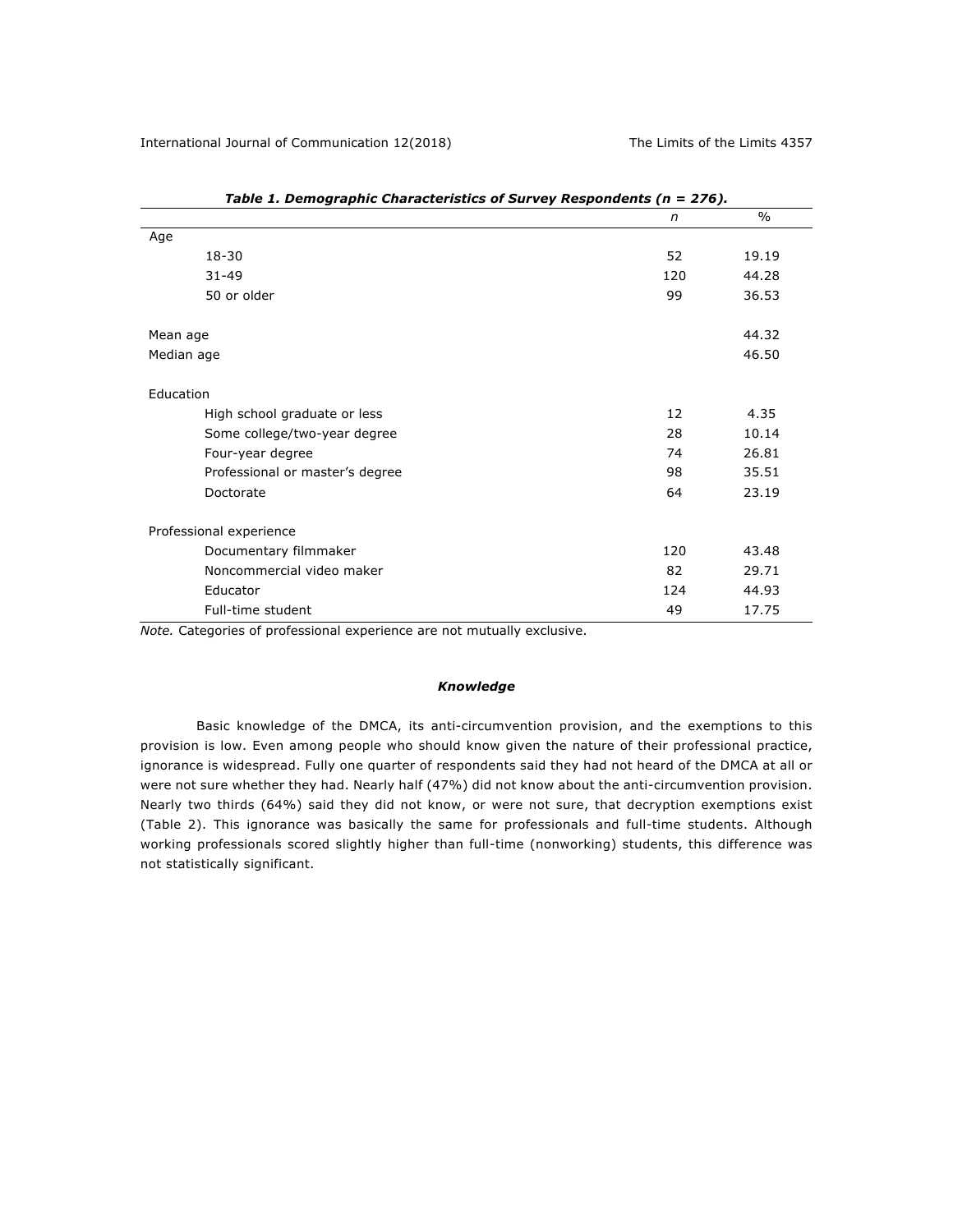|                                                                                      | No<br>$\frac{0}{0}$ | Not sure<br>$\frac{0}{0}$ | Yes<br>$\frac{0}{0}$ |
|--------------------------------------------------------------------------------------|---------------------|---------------------------|----------------------|
| Have you ever heard of the Digital Millennium Copyright Act<br>(DMCA)?               | 18.38               | 9.19                      | 72.43                |
| Did you know that the DMCA makes illegal "circumventing"<br>encryption $\ldots$ ?    | 35.19               | 11.85                     | 52.96                |
| Did you know that the DMCA has exemptions to the ban on<br>circumventing encryption? | 50.00               | 14.18                     | 35.82                |

*Table 2. Knowledge of DMCA (n = 276).*

Even among those who have heard of DMCA, only half (49%) said they knew about exemptions. Likewise, more than half (53%) know about the DMCA's criminalization of encryption, but significantly fewer (36%) know about exemptions.

Respondents commonly responded that they *somewhat* or *strongly* disagree when asked if they understand DMCA exemptions (58%), if they are confident using them (64%), or if they are considered knowledgeable about them (66%). Only 28% of respondents said they *strongly* or *somewhat* agree that they "understand DMCA exemptions," and only 17% agree they are confident (*somewhat* or *strongly* agree) in using them (Figure 1).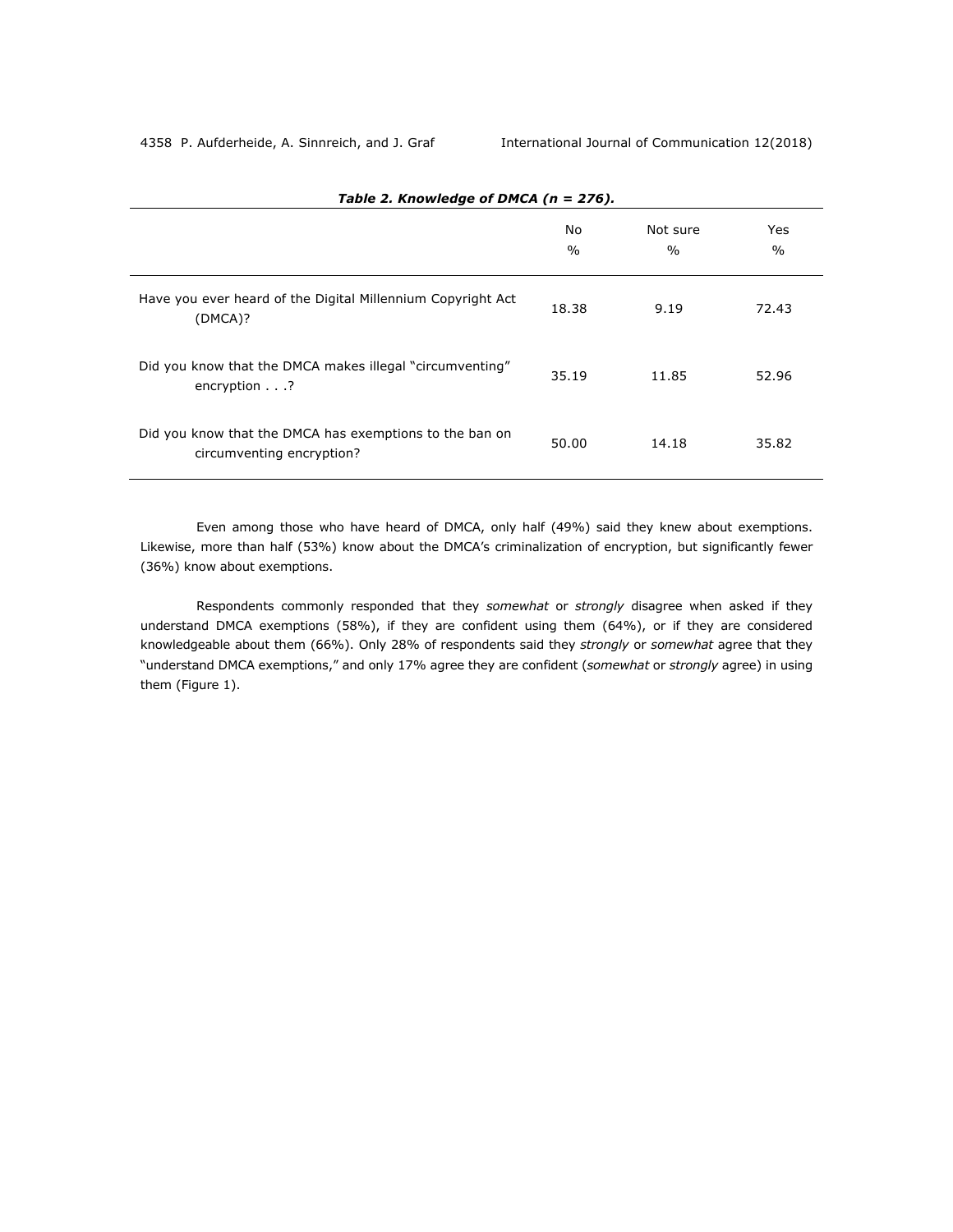

## *Figure 1. Understanding DMCA exemptions (n = 276).*

Full-time students (who were not also working in the field) were, understandably, less likely than professionals to say they understood DMCA exemptions, although this difference was not statistically significant. However, in other knowledge questions, the gap between students and professionals widened. Full-time students were less likely than professionals to report they were confident in using exemptions or that others considered them knowledgeable, and both of these differences were statistically significant (Table 3).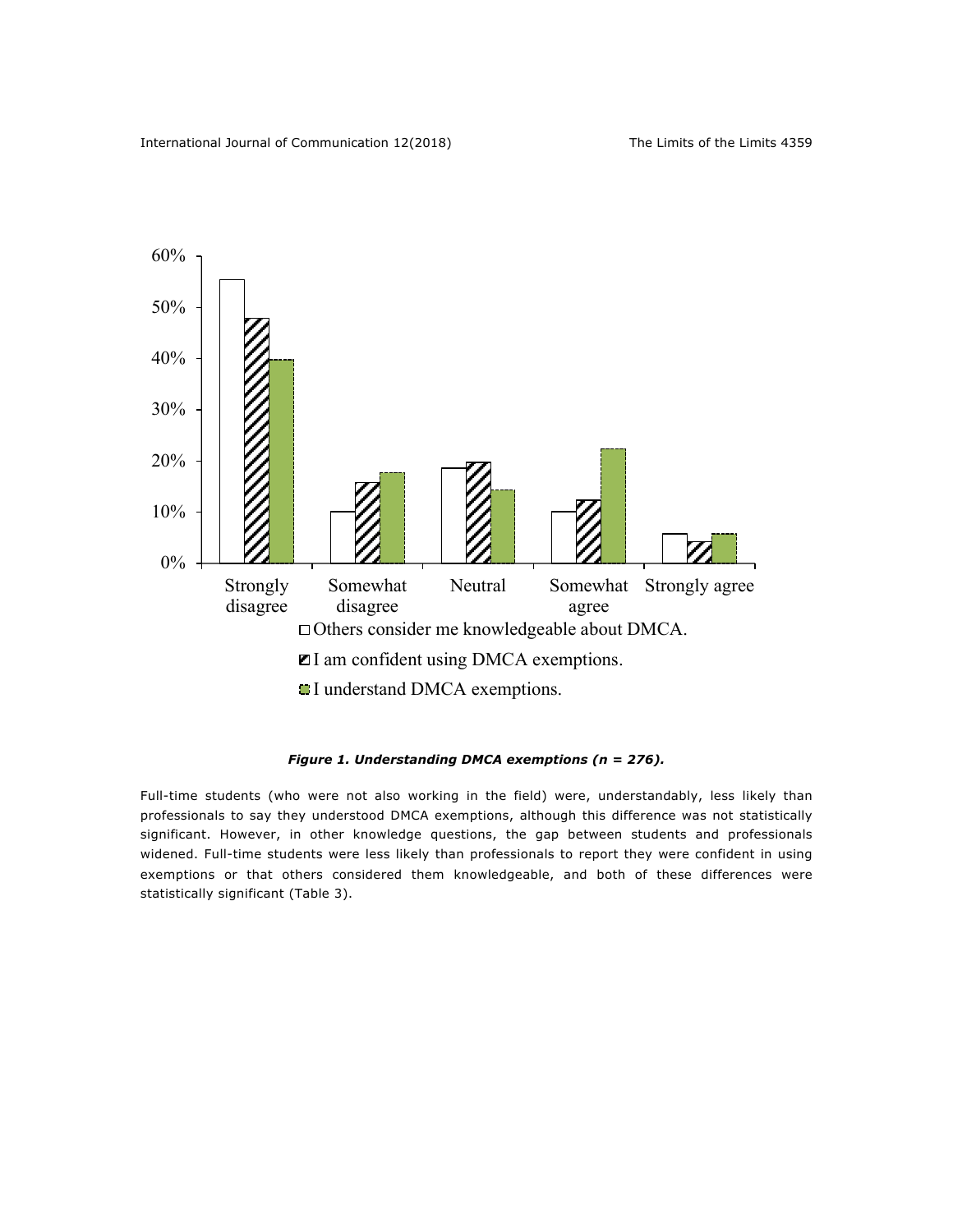|                                                            | Professionals ( $n = 240$ ) |      | Full-time students |           |     |          |  |
|------------------------------------------------------------|-----------------------------|------|--------------------|-----------|-----|----------|--|
|                                                            |                             |      | $(n = 36)$         |           |     |          |  |
|                                                            | M                           | SD   | M                  | <i>SD</i> | df  |          |  |
| I understand DMCA exemptions.                              | 2.39                        | 1.37 | 2.22               | 1.24      | 257 | .69      |  |
| I am confident using DMCA<br>exemptions.                   | 2.13                        | 1.28 | 1.86               | .99       | 257 | $1.20*$  |  |
| Others consider me knowledgeable<br>about DMCA exemptions. | 2.08                        | 1.33 | 1.58               | .94       | 256 | $2.14**$ |  |

|                         | Table 3. Understanding DMCA Exemptions, Professionals/Full-Time |
|-------------------------|-----------------------------------------------------------------|
| Students ( $n = 276$ ). |                                                                 |

*Note.* Respondents are scored from 1 (*strongly disagree*) to 5 (*strongly agree*).

\* *p* < .05. \*\* *p* < .01. Results are independent samples *t* tests.

## *Usage*

Only 17% of respondents reported having used exemptions for their work, and 24% were uncertain regarding whether they had used an exemption. This lack of knowledge of the law's possibilities also directly affects productivity. About a third of respondents (29%) say they have avoided using copyrighted material because of encryption. One fifth (18%) say they have changed their work because of it.

In open-ended comments offered in the survey, respondents reported that prohibitive cost and, to a lesser extent, the time needed to secure rights prompted them to alter their projects for fear of violating copyright. There were also complaints about the technical difficulties circumventing encryption. Many comments reflected the uncertainty around the DMCA and encryption, which resulted in selfcensorship. For instance:

I'm extremely careful of rights. I research and always err on the side of safety/following the law. I don't want to deal with repercussions and I don't want to abuse someone else's work. (61-year-old documentary filmmaker)

Because I work in an institution where we have to make risk assessments, I've sometimes avoided those situations. (41-year-old educator) The effort was not worth the time and difficulty. (42-year-old educator)

#### *Understanding*

The survey also explored whether, given the actual language of the DMCA exemptions, respondents would be able to apply them to their own variety of work. Respondents were given common hypothetical situations for their individual category of use, drawn from actual experience of creators in one of the researchers' earlier projects, and then provided with the legal language. They were then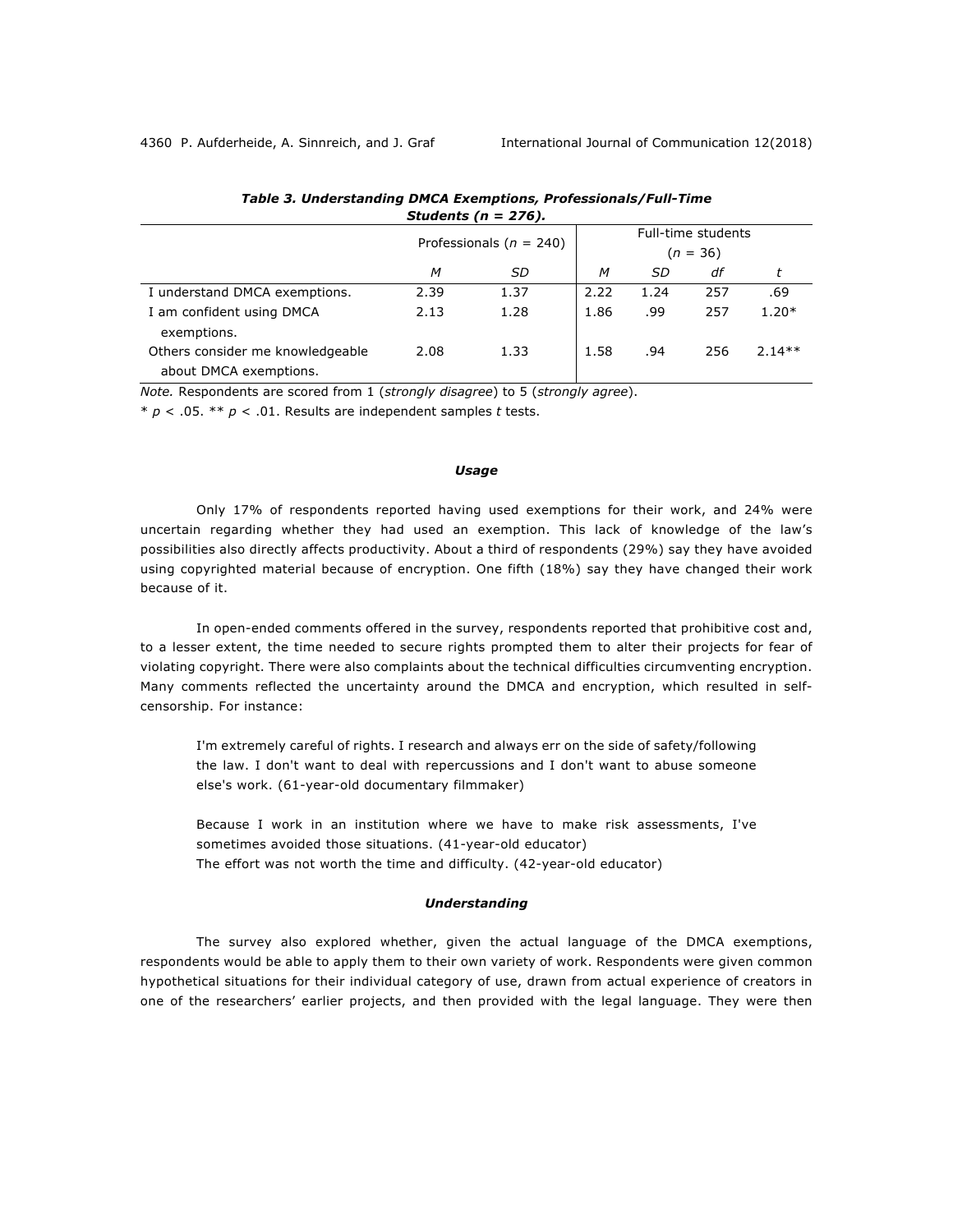$\mathbf{I}$ 

asked to decide whether the exemption applied to the hypothetical scenario and with what degree of confidence.

Given the correct legal language and a clearly delineated hypothetical scenario, respondents were generally able to apply the law to scenarios with accuracy and confidence. More than three quarters correctly decided scenarios applicable to their professional category:

- Documentary filmmakers, asked about whether an online film reviewer could decrypt to compare two brief movie scenes, correctly answered yes 71% of the time, and 79% were somewhat to very confident of their answer.
- Noncommercial video makers were asked whether an activist could decrypt to make a supercut of female characters rolling their eyes, as a political commentary. Eighty-three percent correctly said yes, with 92% somewhat to very confident.
- Teachers and students were asked whether a scholar could decrypt small amounts to add to commentary in an e-book. Eighty-one percent correctly said yes, and 83% were somewhat to very confident.
- Teachers and students were asked whether a teacher/teaching assistant could decrypt small amounts for use in teaching a MOOC (massive open online course). Some 77% correctly voted yes, and 88% were somewhat to very confident. (Table 4).

## *Table 4. Analysis of Hypotheticals.*

|                           | % Correct | Confidence |           |     |  |
|---------------------------|-----------|------------|-----------|-----|--|
|                           |           | M          | <b>SD</b> | n   |  |
| Documentary filmmaker     | 71.17     | 3.41       | 1.24      | 111 |  |
| Noncommercial video maker | 83.10     | 3.73       | 1.04      | 71  |  |
| Educator (scenario 1)     | 81.05     | 3.58       | 1.18      | 153 |  |
| Educator (scenario 2)     | 77.03     | 3.81       | 1.12      | 148 |  |

 *Note*. Confidence is scored from 1 (*not confident at all*) to 5 (*very confident*).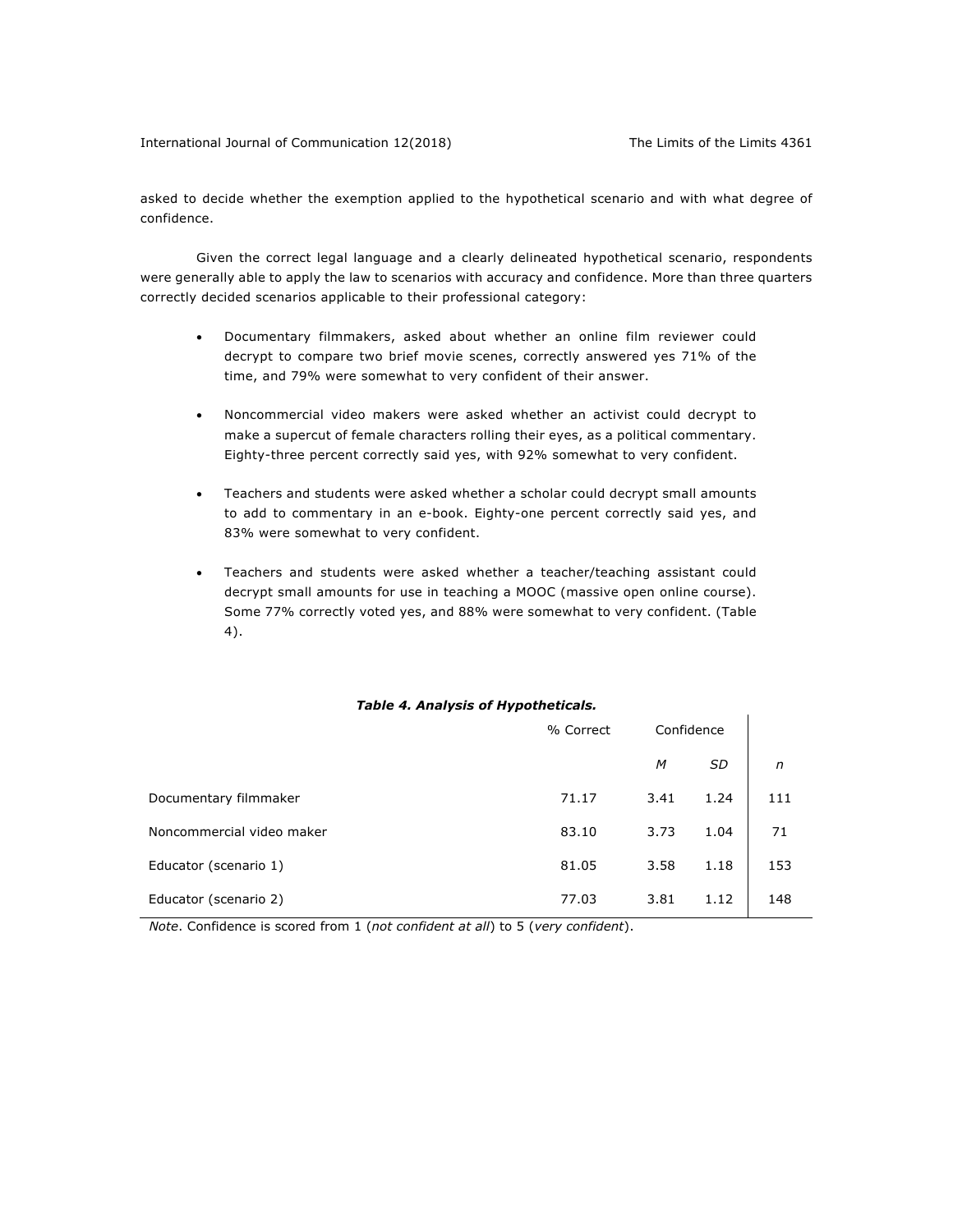That the large majority of potential users were able to employ the language of the law with high rates of confidence indicates that the exemptions are useable with adequate information.

At the end of our survey, we invited respondents to make optional open-ended comments about the DMCA exemptions in general. About 20% of the sample offered their own fears and complaints. The responses reflect the frustration and confusion illustrated in the responses to the closed-ended survey questions. Respondents talked about their frustration over using copyrighted materials for educational purposes, and their fears of repercussions if they inadvertently cross a line. One educator said, "DMCA exemptions are written in legalese and can thus be difficult to understand." Many respondents said they shied away from projects or media when there was uncertainty, and they lacked the resources-both time and money-to contest copyright issues when they arose.

## **Results**

Our population was representative of the relevant exemption populations; the majority had advanced degrees, were working in the relevant fields, and had experience in their fields. Thus, they had ample opportunity to encounter the need for a DMCA exemption. And yet although three quarters of them were aware of the law, many fewer knew about the exemption. This suggests that incomplete understanding of the law creates a chilling effect, with negative implications for cultural production and knowledge industries, compounding the broader chilling effects of maximalist copyright statute and enforcement identified by a range of legal scholars (Aufderheide & Jaszi, 2011; Bechtold et al., 2016; McLeod & Kuenzli, 2011; Pappalardo et al., 2017; Sinnreich, 2010, 2013). Experience and education alone were not enough to provide the necessary information, given that the difference in knowledge between students and professionals was not significant.

The overall level of ignorance of the DMCA's decryption exemptions in our sample helps to explain further findings that use of exemptions is strikingly low among these communities. This relatively low usage is notable, considering how crucial such exemptions are to routine professional work practices and products in these fields.

Such ignorance has direct consequences for productivity. A third of respondents said they had avoided creating work because of anti-circumvention requirements, and a fifth had changed their work because of them. In other words, ignorance of the DMCA's anti-circumvention provision is contributing to exactly the kind of selfcensorship that its crafters acknowledged may occur and that its critics decried from the outset (Gillespie, 2007; Lessig, 2004; Litman, 2006). The exemption in itself is a weak remedy to the strong constraint imposed by anticircumvention requirements.

However, when respondents in all categories were given hypothetical scenarios and the actual language of the law, the great majority of them had no trouble correctly applying the law to a specific case in their field. Their confidence levels were also high. This demonstrates that even a small amount of education—in this case, simple exposure to the exemption language—can result in positive effects that may significantly improve both economic productivity within cultural industries, and cultural innovation within communities of practice. Given that exposure to the legal language in our survey was brief and perfunctory, creators' confidence levels would likely increase even further with a more comprehensive approach to education.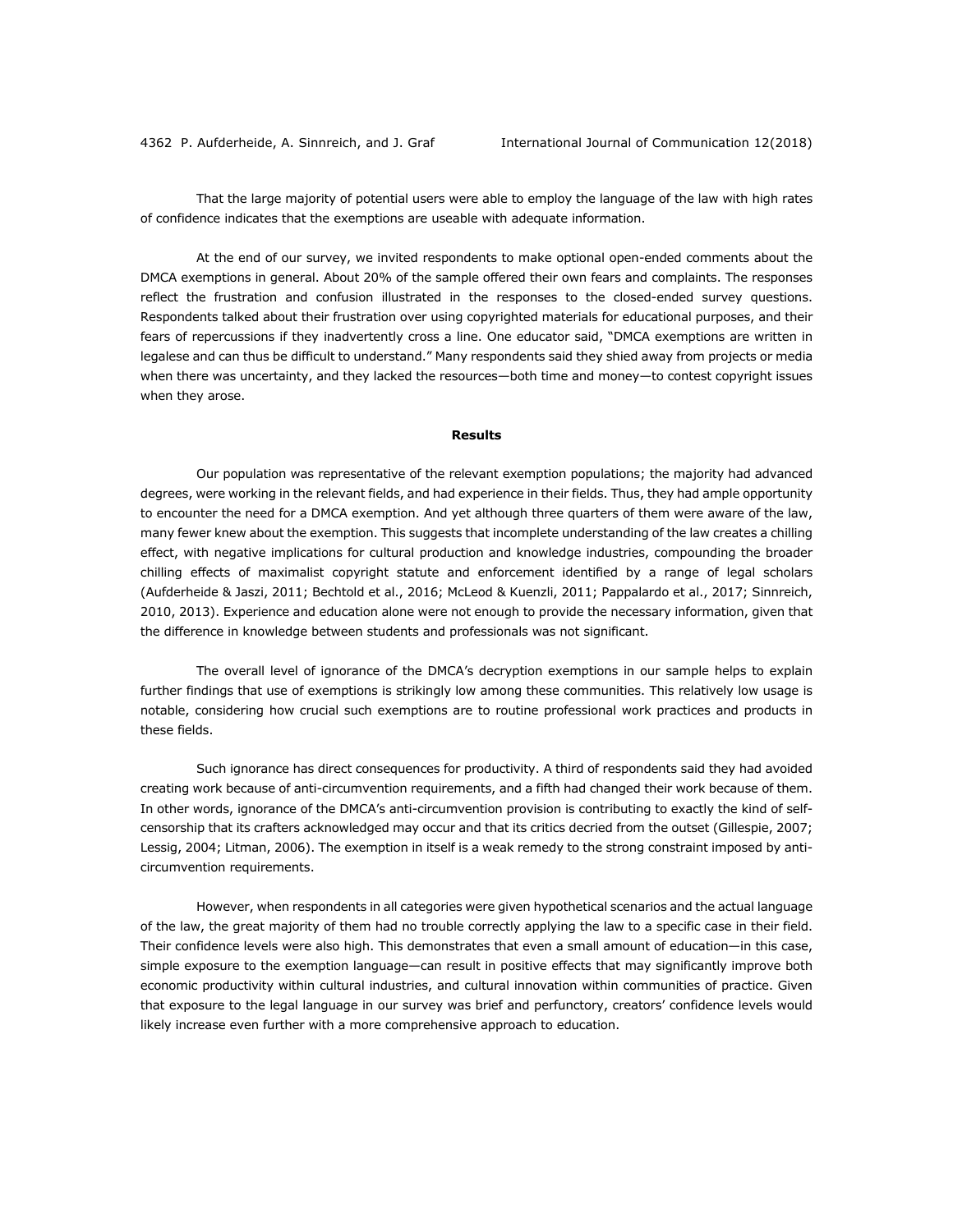## **Conclusion**

The crafters of the DMCA recognized the potential of the law's anti-circumvention provision to introduce unnecessary, harmful obstacles, and they created a "safety valve" via use-specific exemptions established at a triennial rulemaking procedure. Our data suggest that, two decades after the law's passage, these exemptions have not yet achieved the goals set out for them. Many creators in exempted categories are unaware of their rights, and this lack of awareness is contributing to a measurable chilling effect. To put it simply, creators are typically more aware of the restrictions than the safety valve.

Successful education helps potential users employ the law, however. Efforts to educate both the general public and targeted groups that benefit from exemptions are necessary steps to make this safety valve truly functional.

There is no commitment to such education in the current process at the Copyright Office, nor is there any indication of legislation that would provide it. At the same time, large copyright holders provide extensive publicity for these restrictions and other DMCA provisions limiting use of third-party work (McDonald, 2016; Sinnreich, 2013). Thus, to the extent that potential creators—especially creators in emerging fields such as recombinant video and filmmaking—learn about the DMCA, they learn about what they cannot do, but not what they can. Without a coordinated, broadly distributed education effort, the DMCA will continue to have chilling effects on creative laborers, with negative consequences for free speech, cultural development, and economic growth.

These results merit attention in a wider, non-U.S. context, because the DMCA approach is typically encouraged by the U.S. government and backed by copyright interests in international trade negotiations (Sell, 2013). At the same time, exceptions and exemptions are typically slighted. Therefore, it is important to realize that, along with any benefits for existing copyright holders of more stringent limitations, there are real costs to future creative acts that build culture and promote education. These costs might to some degree be overcome with exemptions from the terms of criminalizing decryption, but would need to be accompanied by vigorous efforts in educating relevant populations about their right to decrypt existing culture for legal, noninfringing uses.

#### **References**

- Aufderheide, P., & Jaszi, P. (2018). *Reclaiming fair use: How to put balance back in copyright* (2nd ed.). Chicago, IL: University of Chicago Press.
- Bechtold, S., Buccafusco, C., & Sprigman, C. J. (2016). Innovation heuristics: Experiments on sequential creativity in intellectual property. *Indiana Law Journal, 91*(4), 1251–1307.
- Beebe, B. (2008). An empirical study of U.S. copyright fair use opinions, 1978–2005. *University of Pennsylvania Law Review, 156*(3), 549–624.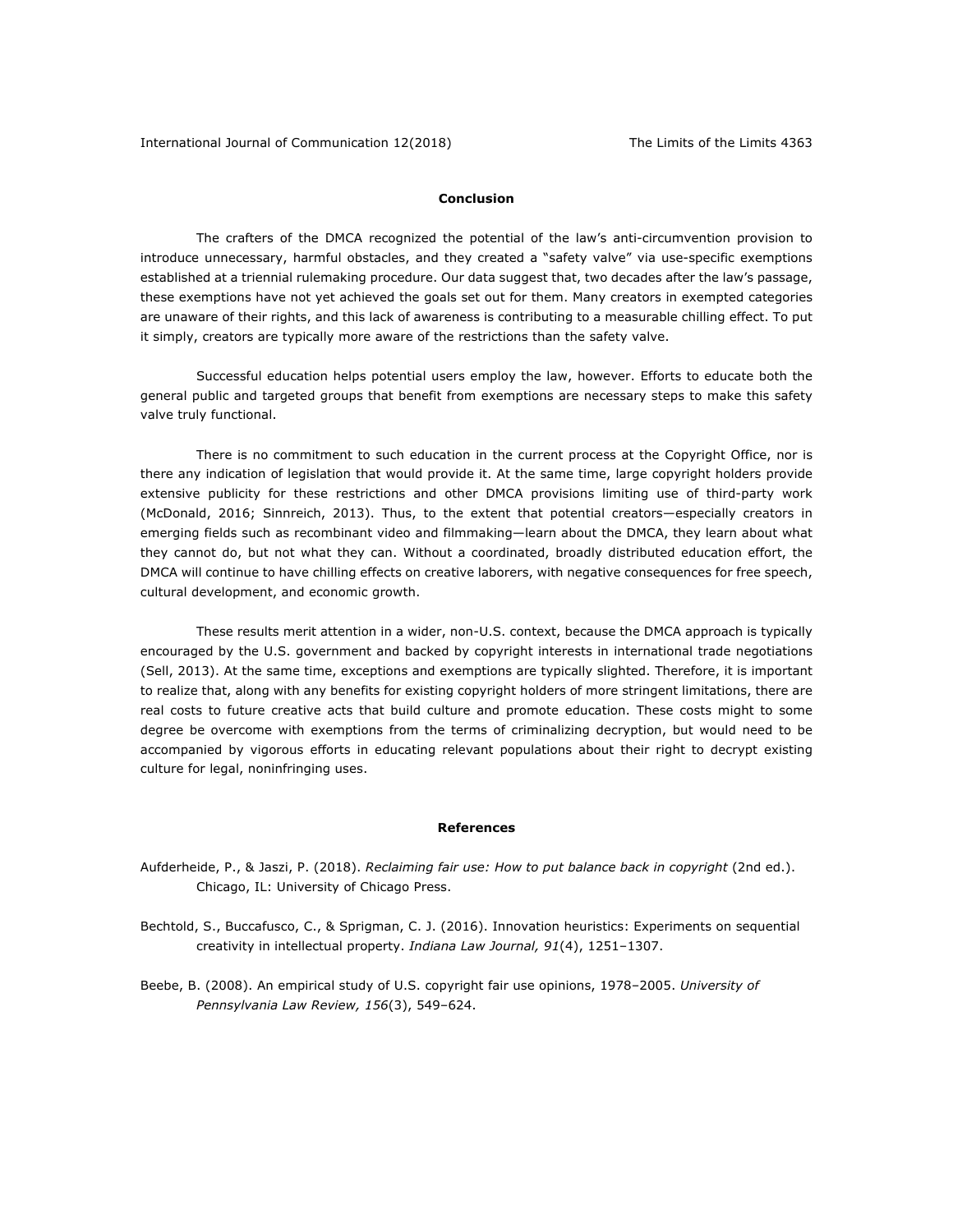- Benkler, Y. (2006). *The wealth of networks: How social production transforms markets and freedom*. New Haven, CT: Yale University Press.
- Bollier, D. (2006). *Ready to share: Fashion & the ownership of creativity*. Los Angeles, CA: Norman Lear Center Press.
- Boyle, J. (2008). *The public domain: Enclosing the commons of the mind*. New Haven, CT: Yale University Press.
- Gillespie, T. (2007). *Wired shut: Copyright and the shape of digital culture*. Cambridge, MA: MIT Press.
- Government Printing Office. (2018). Title 37, Part 201, Subchapter A: §201.40 Exemptions to prohibition against circumvention. In *Electronic Code of Federal Regulations.* Washington, DC: U.S. Library of Congress. Retrieved from https://www.copyright.gov/title37/201/37cfr201-40.html
- Jenkins, H., Ford, S., & Green, J. (2013). *Spreadable media: Creating value and meaning in a networked culture*. New York, NY: New York University Press.
- Ku, R. S. R., Sun, J., & Fan, Y. (2009). Does copyright law promote creativity? An empirical analysis of copyright's bounty. *Vanderbilt Law Review, 62*(6), 1669–1706.
- Lessig, L. (2004). *Free culture: How big media uses technology and the law to lock down culture and control creativity*. New York, NY: Penguin Press.
- Litman, J. (2006). *Digital copyright*. Amherst, NY: Prometheus Books.
- Madison, M. J. (2004). A pattern-oriented approach to fair use. *William and Mary Law Review, 45*, 1525– 2425.
- McDonald, P. (2016). Hollywood, the MPAA, and the formation of anti-piracy policy. *International Journal of Cultural Policy*, *22*(5), 686–705.
- McLeod, K. (2005). *Freedom of expression®: Overzealous copyright bozos and other enemies of creativity*. New York, NY: Doubleday.
- McLeod, K., & Kuenzli, R. E. (2011). *Cutting across media: Appropriation art, interventionist collage, and copyright law*. Durham, NC: Duke University Press.
- Pappalardo, K., Aufderheide, P., Stevens, J., & Suzor, N. (2017). *Imagination foregone: A qualitative study of the reuse practices of Australian creators*. Queensland University of Technology. Retrieved from https://eprints.qut.edu.au/115940/2/QUT-print.pdf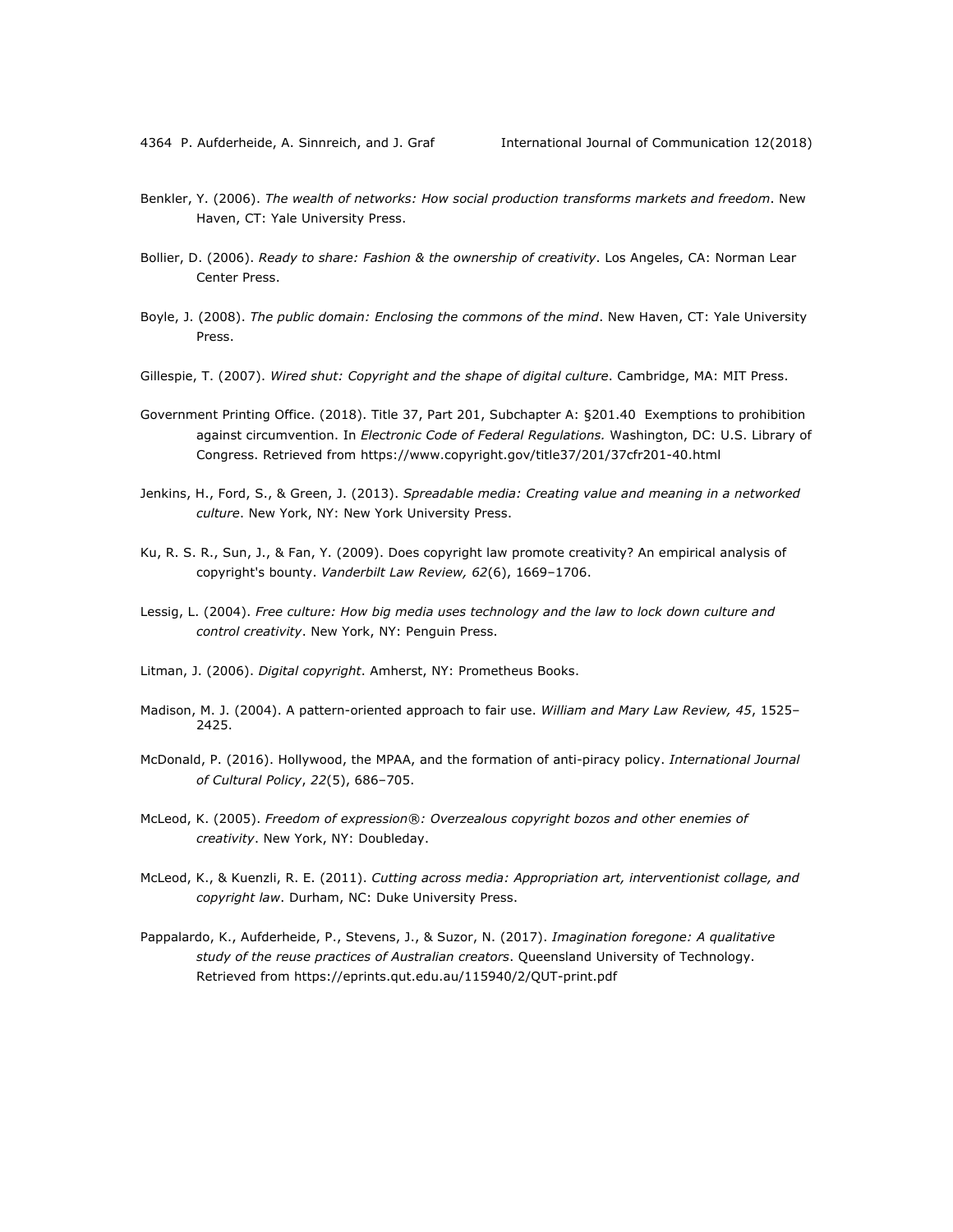- Raustiala, K., & Sprigman, C. J. (2012). *The knockoff economy: How imitation sparks innovation*. Oxford, UK: Oxford University Press.
- Sag, M. (2012). Predicting fair use. *Ohio State Law Journal, 73*(1), 47-91.
- Samuelson, P. (2009, January 9). *Unbundling fair uses*. University of California, Berkeley. Retrieved from http://repositories.cdlib.org/bclt/lts/65/
- Sell, S. K. (2013). *Intellectual property in international relations*. Oxford, UK: Oxford University Press.
- Sinnreich, A. (2010). *Mashed up: Music, technology, and the rise of configurable culture*. Amherst: University of Massachusetts Press.
- Sinnreich, A. (2013). *The piracy crusade: How the music industry's war on sharing destroys markets and erodes civil liberties*. Amherst: University of Massachusetts Press.
- Tushnet, R. (2010). Hybrid vigor: Mashups, cyborgs, and other necessary monsters. *I/S: A Journal of Law and Policy for the Information Society, 6*(1), 1–12.
- U.S. Copyright Office, Library of Congress, U.S. Government. (2017). *Section 1201 of Title 17: A Report of the Register of Copyrights*. Retrieved from https://www.copyright.gov/policy/1201/section-1201 full-report.pdf
- Vaidhyanathan, S. (2001). *Copyrights and copywrongs: The rise of intellectual property and how it threatens creativity*. New York, NY: New York University Press.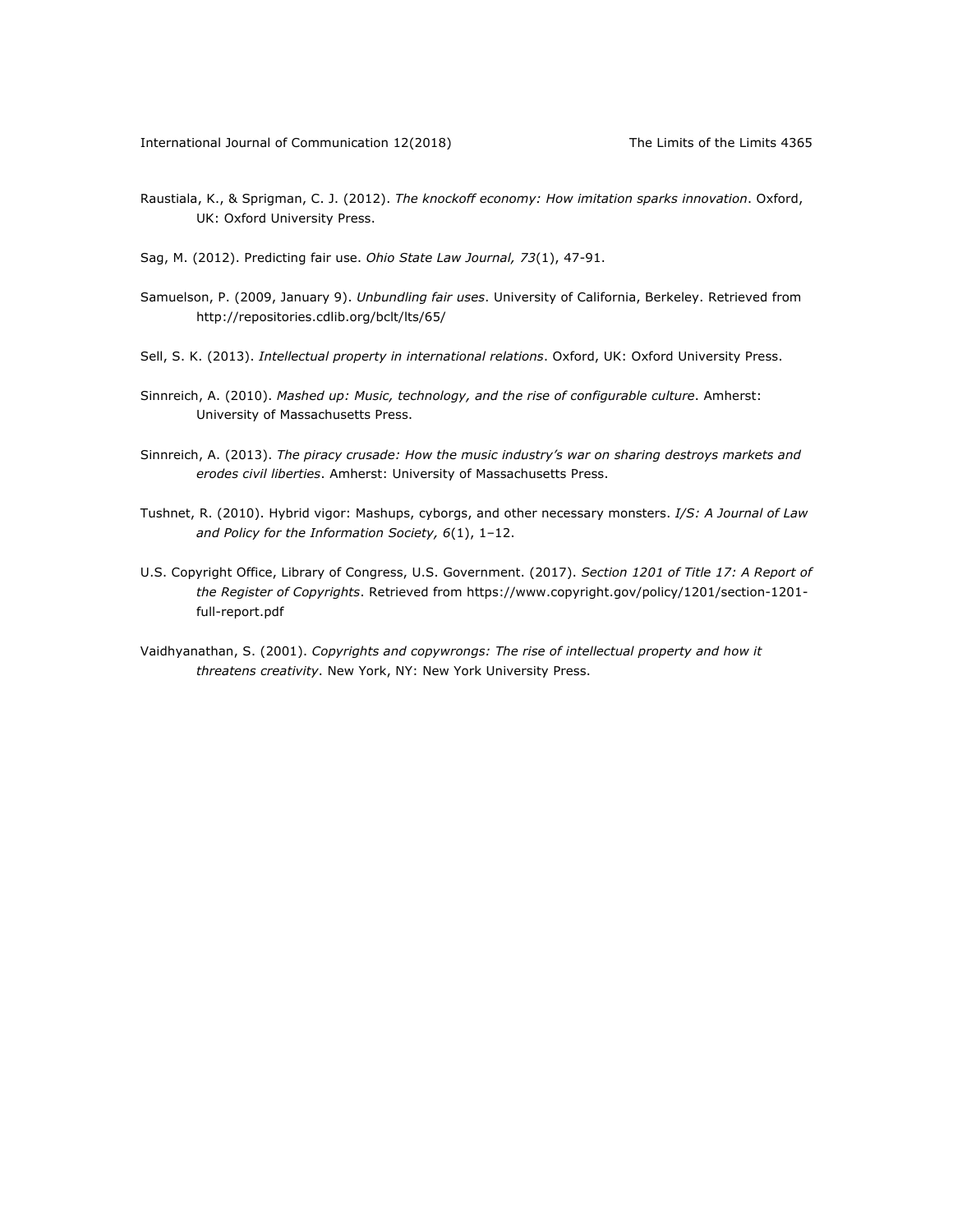4366 P. Aufderheide, A. Sinnreich, and J. Graf International Journal of Communication 12(2018)

## **APPENDIX**

DMCA Exemption Survey Protocol (No Q1–2)

Q3—What is your professional experience? (Click all that apply.)

Documentary filmmaker

Noncommercial video maker

Educator

I am a full-time student.

None of the above

Q4—Where do you work or attend school?

Answer

United States

Not in the United States

Q5—How old are you?

Q6—What is the highest level of school you have completed or the highest degree you have received?

Less than high school

High school graduate

Some college

4-year degree

Professional degree

Doctorate

Total

Q7—(blank—used for section divider)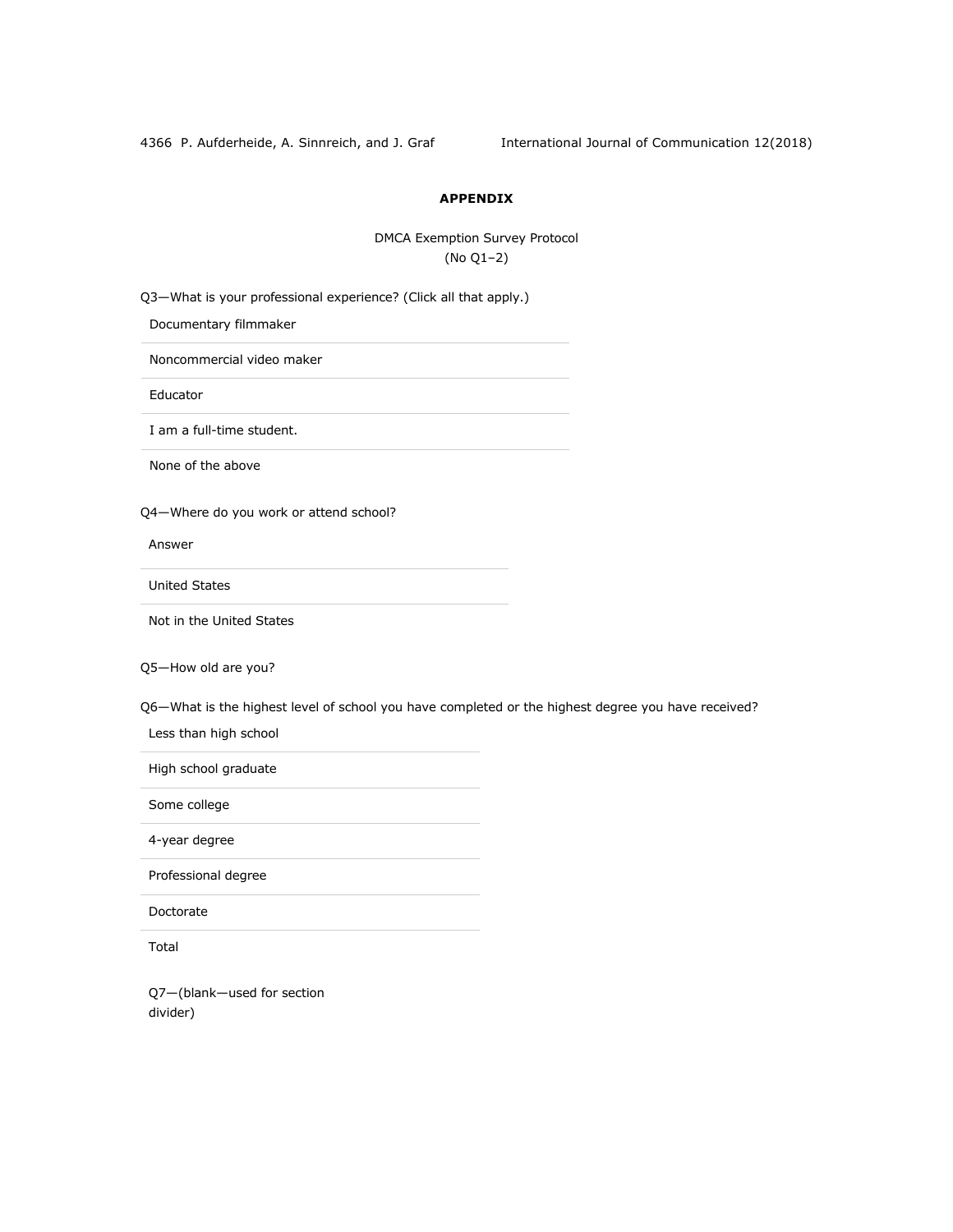International Journal of Communication 12(2018) The Limits of the Limits 4367

Q8—Have you ever heard of the Digital Millennium Copyright Act (DMCA)? Yes

No

Not sure

Total

Q9—Did you know that the DMCA makes illegal "circumventing" encryption (decrypting) on any kind of media?

Yes

No

Not sure

Total

Q10—Did you know that the DMCA has exemptions to the ban on circumventing encryption? Yes

No

Not sure

Total

Q11—Have you ever used a DMCA exemption?

Yes

No

Not sure

Total

Q12—Please tell us about when you used an exemption. What were the circumstances?

Q13—Mark whether you agree or disagree.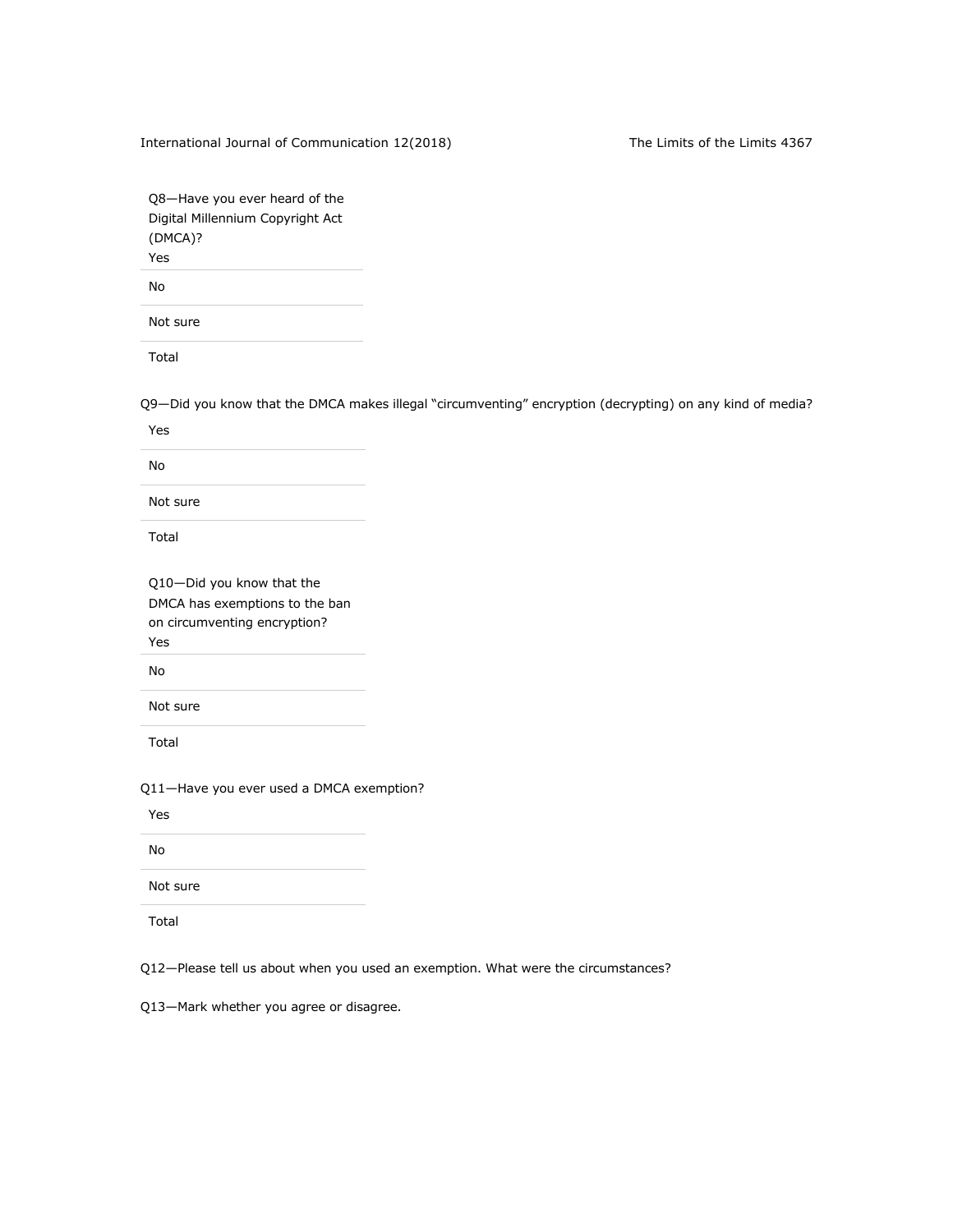4368 P. Aufderheide, A. Sinnreich, and J. Graf International Journal of Communication 12(2018)

| # | Question                                                      | Strongly<br>agree | Somewhat<br>agree | Neither agree<br>nor disagree | Somewhat<br>disagree | Strongly<br>disagree | Total |
|---|---------------------------------------------------------------|-------------------|-------------------|-------------------------------|----------------------|----------------------|-------|
|   | I understand DMCA exemptions.                                 |                   |                   |                               |                      |                      |       |
| 2 | I am confident using DMCA<br>exemptions.                      |                   |                   |                               |                      |                      |       |
| 3 | Others consider me<br>knowledgeable about DMCA<br>exemptions. |                   |                   |                               |                      |                      |       |

Q14—(Filtered for documentary filmmakers) Consider this situation: An online film reviewer decrypts two films to find excerpts to show how the old film does a chase scene better than the new film. Here is the language of the exemption: ". . . where circumvention is undertaken solely in order to make use of short portions of the motion pictures for the purpose of criticism or comment … for use in documentary filmmaking." Do you think the film reviewer can legally circumvent encryption, under the exemption?

| Yes      |  |
|----------|--|
| No       |  |
| Not sure |  |

Q15—For the previous example, how confident are you that you made the right decision?

Not confident at all

Somewhat confident

Very confident

Q16—Here is a different version of the exemption language: ". . . where circumvention is undertaken solely in order to make use of short portions of the motion pictures for the purpose of criticism or comment." Again, here is the situation you just decided on: An online film reviewer decrypts two films to find excerpts to show how the old film does a chase scene better than the new film. Using this changed exemption language, do you believe that the reviewer can legally decrypt the work?

Yes

No

Not sure

Q17—For the previous example, how confident are you that you made the right decision?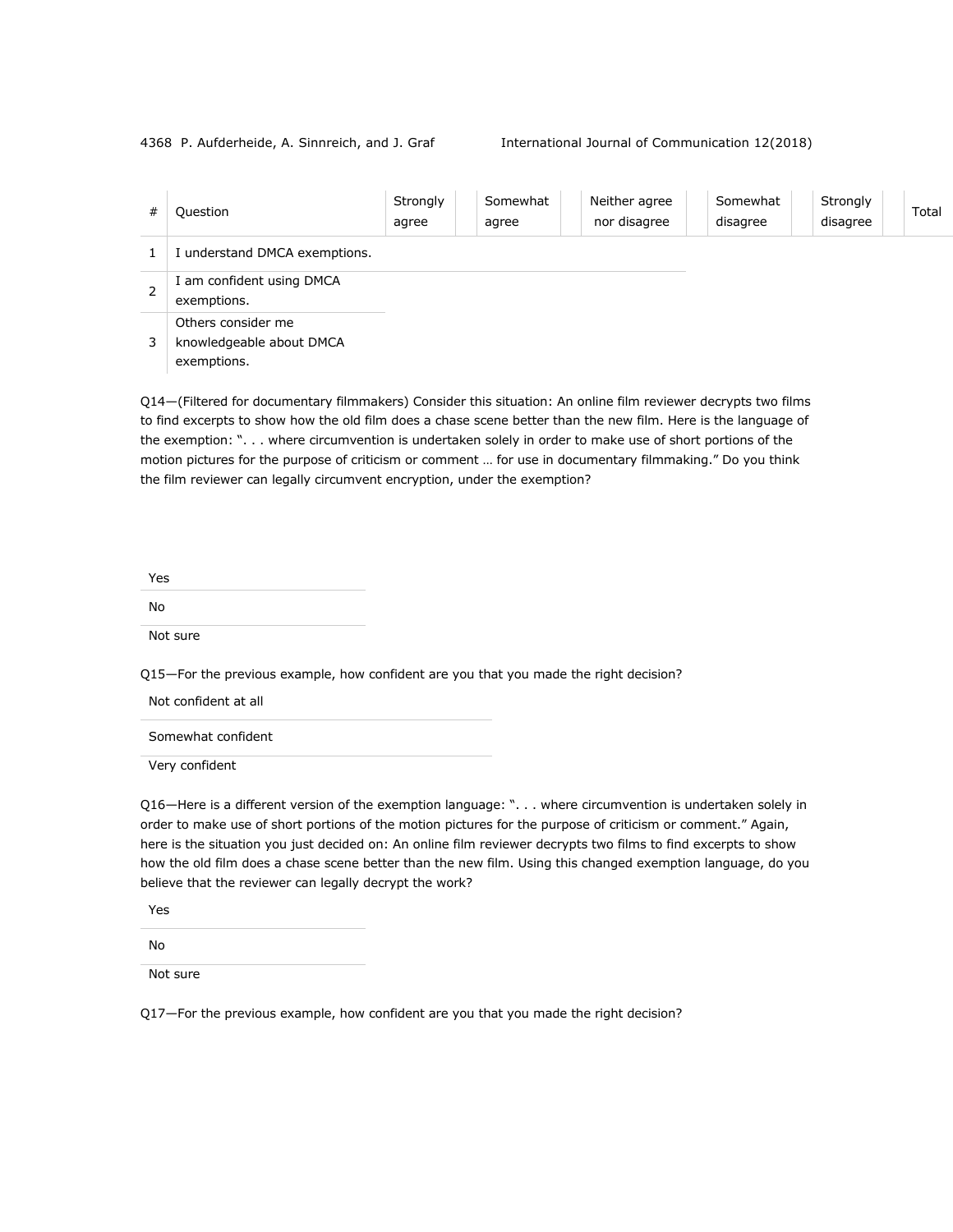International Journal of Communication 12(2018) The Limits of the Limits 4369

Not confident at all

Somewhat confident

Very confident

Q18—(Filtered for noncommercial video makers) Consider this situation: An activist breaks encryption on some digital movie files to make a supercut of female movie characters rolling their eyes, as a commentary on recent political news. Here is the language of the exemption: " . . . where circumvention is undertaken solely in order to make use of short portions of the motion pictures for the purpose of criticism or comment . . . for use in noncommercial videos (including videos produced for a paid commission if the commissioning entity's use is noncommercial) . . ." Do you think the activist can legally circumvent encryption, under the exemption?

Yes

No

Not sure

Q19—For the previous example, how confident are you that you made the right decision?

Not confident at all

Somewhat confident

Very confident

Q20—Here is a different version of the exemption language: ". . . where circumvention is undertaken solely in order to make use of short portions of the motion pictures for the purpose of criticism or comment." Again, here is the situation you just decided on: An activist breaks encryption on some digital movie files to make a supercut of female movie characters rolling their eyes, as a commentary on recent political news. Using this changed exemption language, do you believe that the activist can legally decrypt the work?

Yes

No

Not sure

Q21—For the previous example, how confident are you that you made the right decision?

Not confident at all

Somewhat confident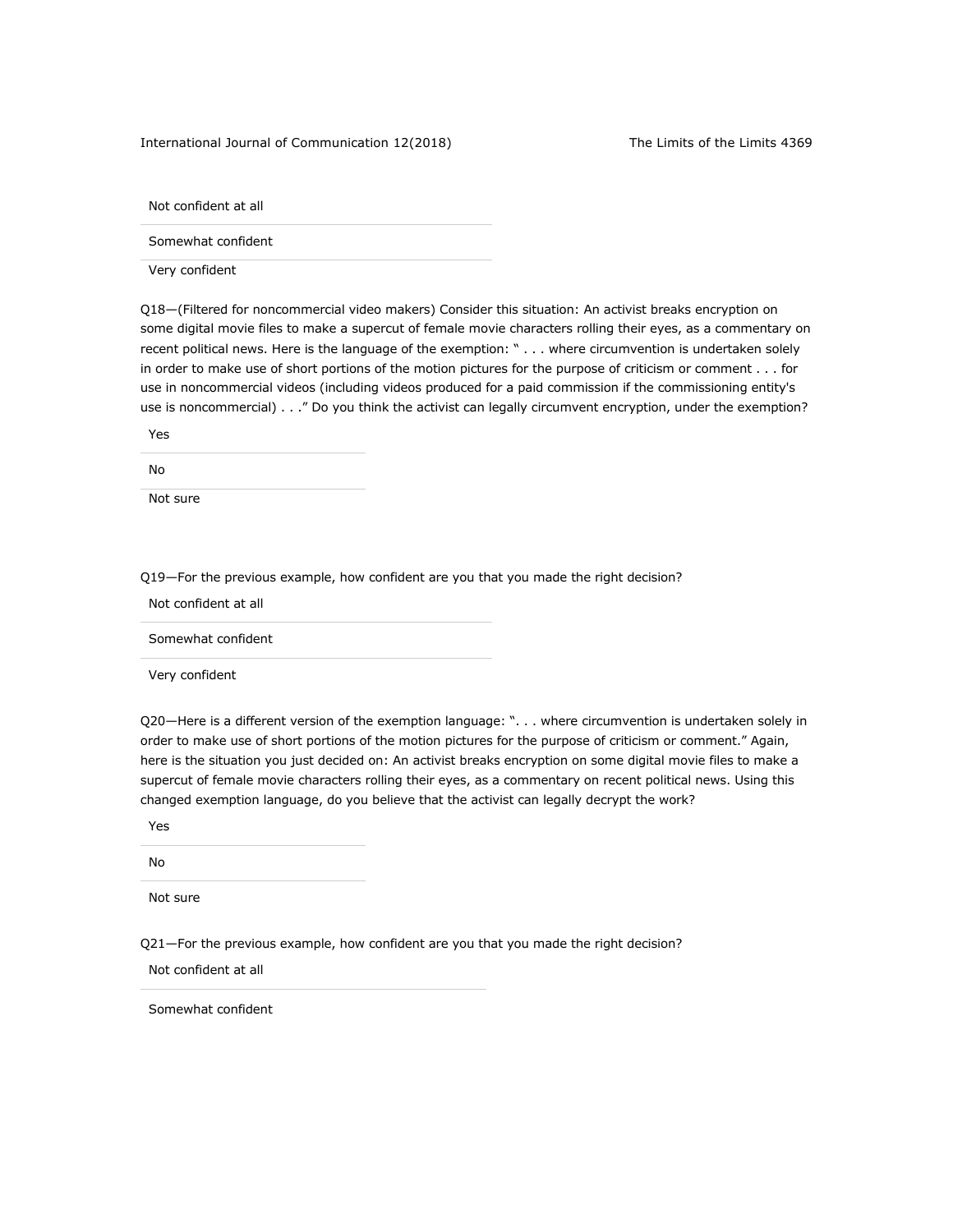Very confident

Q22—(Filtered for e-book writers) Consider this situation: A scholar is writing an e-book on movie musicals, and she decrypts sections from several DVDs and Blu-ray discs to get examples of climactic scenes and compare them. Here is the language of the exemption: ". . . where circumvention is undertaken solely in order to make use of short portions of the motion pictures for the purpose of criticism or comment . . . for use in nonfiction multimedia e-books offering film analysis . . ." Do you think the researcher can legally circumvent encryption, under the exemption?

Yes No Not sure

Q23—For the previous example, how confident are you that you made the right decision?

Not confident at all

Somewhat confident

Very confident

Q24—Here is a different version of the exemption language: ". . . where circumvention is undertaken solely in order to make use of short portions of the motion pictures for the purpose of criticism or comment." Again, here is the situation you just decided on: A scholar is writing an e-book on movie musicals, and she decrypts sections from several DVDs and Blu-ray discs to get examples of climactic scenes and compare them. Using this changed exemption language, do you believe that the researcher can legally decrypt the work?

Yes

No

Not sure

Q25—For the previous example, how confident are you that you made the right decision?

Not confident at all

Somewhat confident

Very confident

Q26—(Filtered for educators) Consider this situation: A professor is teaching a MOOC class about communication research, and the professor's teaching assistant decrypts excerpts from popular film releases to show how common product placement is. Here is the language of the exemption: ". . . where circumvention is undertaken solely in order to make use of short portions of the motion pictures for the purpose of criticism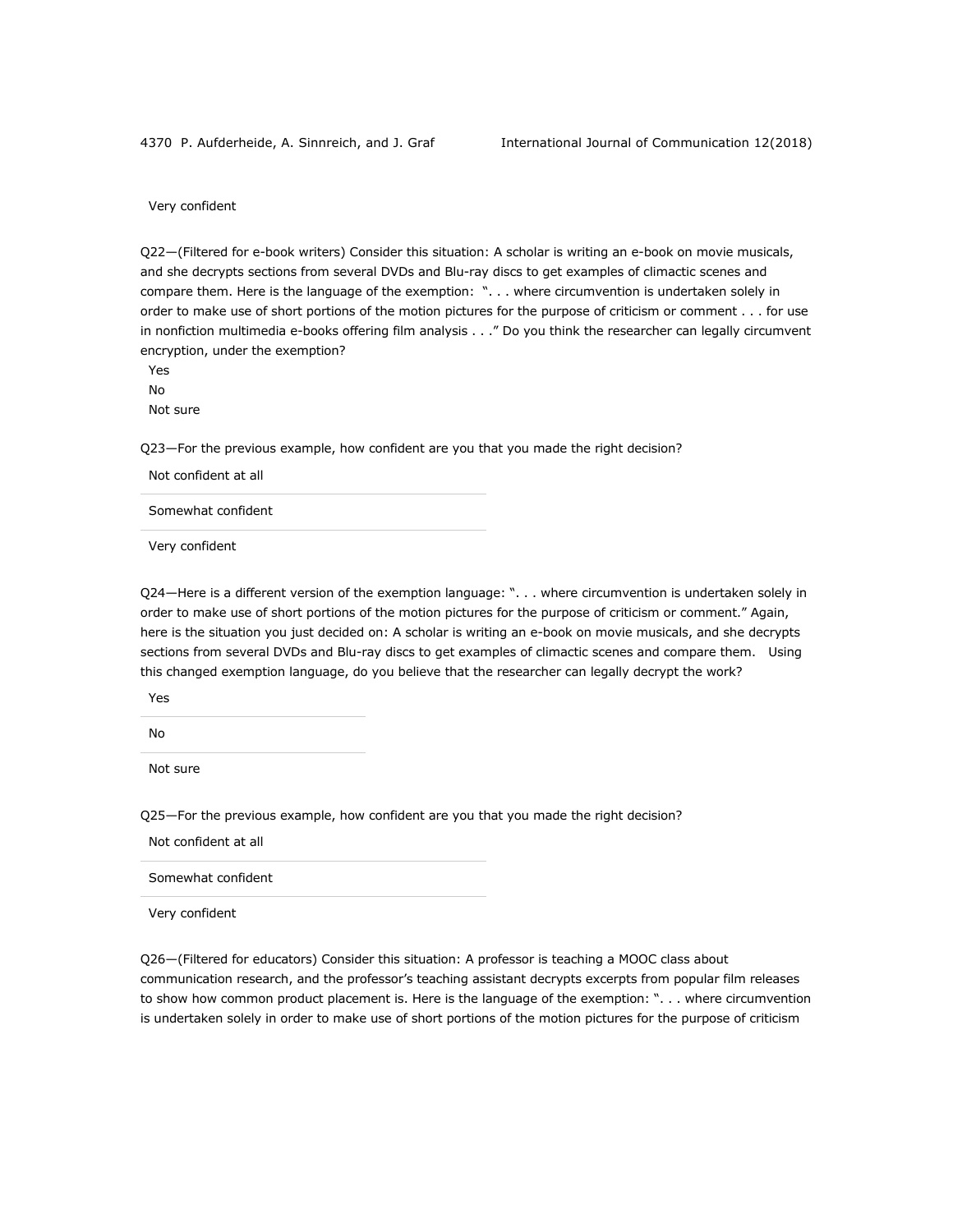#### International Journal of Communication 12(2018) The Limits of the Limits 4371

or comment . . . by college and university faculty and students, for educational purposes . . . in film studies or other courses requiring close analysis of film and media excerpts." Do you think the professor can legally decrypt, under the exemption?

Yes

No

Not sure

Q27—For the previous example, how confident are you that you made the right decision?

Not confident at all

Somewhat confident

Very confident

Q28—Here is a different version of the exemption language: ". . . where circumvention is undertaken solely in order to make use of short portions of the motion pictures for the purpose of criticism or comment." Again, here is the situation you just decided on: A professor is teaching a MOOC class about communication research, and the professor's teaching assistant decrypts excerpts from popular film releases to show how common product placement is. Using this changed exemption language, do you believe that the professor or the teaching assistant can legally decrypt the work?

Yes

No

Not sure

Q29—For the previous example, how confident are you that you made the right decision?

Not confident at all

Somewhat confident

Very confident

Q30—Have you ever avoided using copyrighted work in your own work because of encryption?

Yes

No